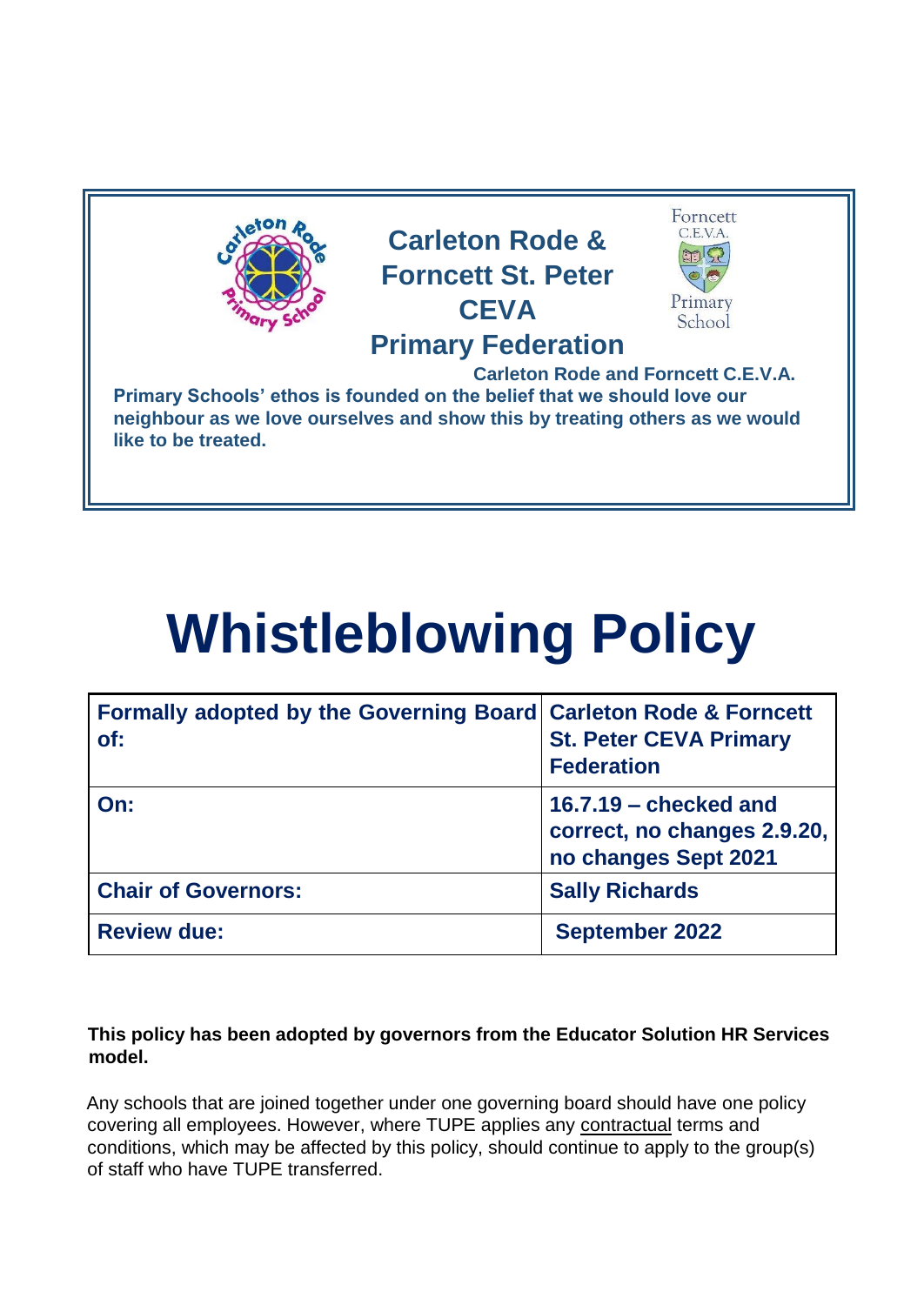

This model has been subject to consultation with the recognised trade unions at County level. Any school or academy looking to adopt, or adapt and adopt, as their own should consult recognised trade unions at local level.

#### **1. Introduction**

This federation is committed to providing a safe, supportive, open and honest working environment. If you work for (or with) our federation of schools, it is important to us that you feel confident and able to raise any concerns that you may have.

You may be concerned about what has happened to you and your colleagues, something you have seen, heard or been asked to do or something that is not happening when it should. It is our aim to continue improving the way we operate and the safety and wellbeing of all those within the workplace. We therefore consider the open and honest raising of concerns to be essential in uncovering or preventing wrong doing and how we function.

It is natural to feel uncomfortable about raising concerns at work. You may be worried about negativity from peers, your concerns not being taken seriously, or suffering recriminations such as bullying, harassment or even losing your job. The purpose of this policy is to address those concerns and assure you that the school will act upon these with the intention of reaching a resolution. We will listen to and consider any concerns raised under this Policy (or any other) and where appropriate, investigate those concerns without delay and you will always have access to the support you need.

We believe that anyone who raises any type of concern about work that they believe to be true, should be treated with respect, and should not suffer as a result.

Through visible leadership at all levels we will actively promote this policy to staff to welcome disclosures, provide training and will act against those who may seek to obstruct or ignore this policy or who harass or victimise anyone raising genuine concerns.

The Executive Headteacher will:

- Lead and re-enforce a culture which promotes openness and transparency
- Lead a co-ordinated, efficient response, ensuring that concerns are fully investigated
- Ensure that action is taken on any findings and any lessons are shared and learned; and
- Provide assurance that those who raise concerns are reassured and that the policy has been followed

#### **2. What is Whistleblowing and what is covered?**

Whistleblowing is the term used to describe the disclosure of information about suspected wrongdoing or dangers identified at work.

Our federation believes that anyone who raises any type of concern about work that they believe to be true, should be treated with respect, and should not suffer as a result. Certain types of wrongdoing or dangers that are reported are regarded as being in the public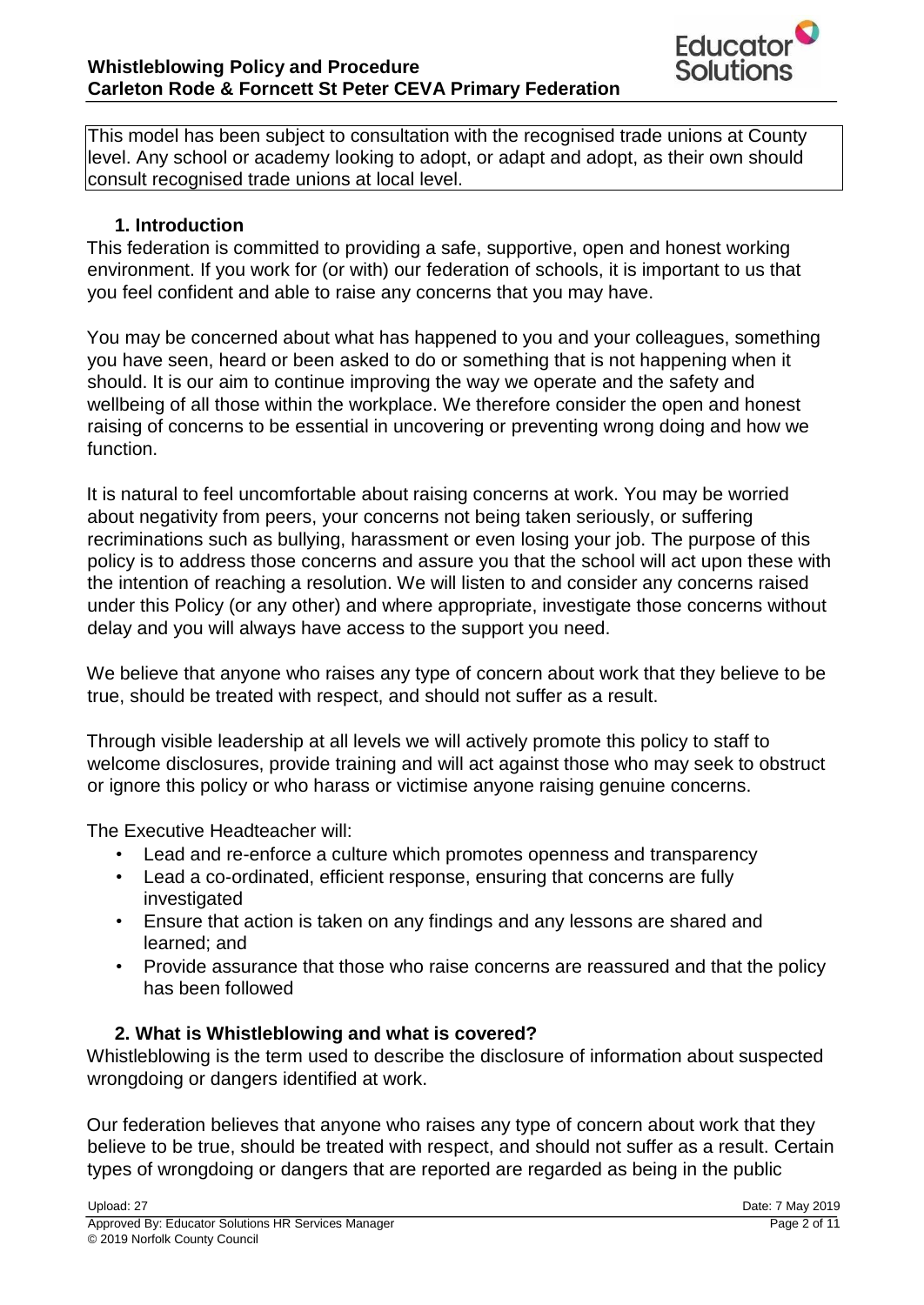

interest. These are specified with The Public Interest Disclosure Act 1998 and Employment Rights Act 1996 and concern the following matters:

- Any criminal offence (such as fraud or theft)
- Any breach of a legal obligation or duty
- A miscarriage of justice
- A danger to the health and safety of any individual
- Dangers to the environment
- Deliberate concealment of information tending to show any of the above five matters

A worker who reasonably believes that one of the above concerns is either happening now, took place in the past, or is likely to happen in the future is making a 'qualifying disclosure' (and discloses information regarding the matter to the appropriate person or body), will be 'protected' from detrimental treatment or victimisation from their employer. These are called "protected disclosures", further information on the protection for workers can be found in section 4 of this policy.

As a whistleblower you're protected by law - you shouldn't be treated unfairly or lose your job because you 'blow the whistle'.

In some cases, a protected disclosure may be investigated under a separate policy of the school where appropriate, for example, an allegation of sexual harassment is likely to qualify for protection as it will be with reference to an unlawful or potentially criminal act. In these cases, the federation's Bullying and Harassment Policy and Grievance policy and procedure will be used as the internal mechanism for dealing with the concern in the first instance. The federation's Code of Conduct will be considered in all cases.

Other concerns, that may not be qualifying, which however may meet the public interest criteria, could relate to value for money concerns, poor contract management, employment issues or poor standards of behaviour of staff. While these may not have the same legal protection, the school takes these seriously and will investigate with a view to resolving those concerns.

Personal grievances and complaints are not usually covered by whistleblowing law. If you are a member of a professional body you may have a professional duty to report a concern. If in doubt, please raise it.

## **3. Raising a concern – who can raise whistleblowing concerns**

This policy assists those who work for and/or with either school (workers) to feel confident and secure with reporting any concerns that relate to section 2 above. A worker is regarded as an employee of either school, contractor, consultant, student on work placement, volunteer, casual or agency worker. It also applies to suppliers to the schools and to those providing services under a contract with the school in the premises of another contractor. A worker could also be someone working for an organisation working in partnership with either school.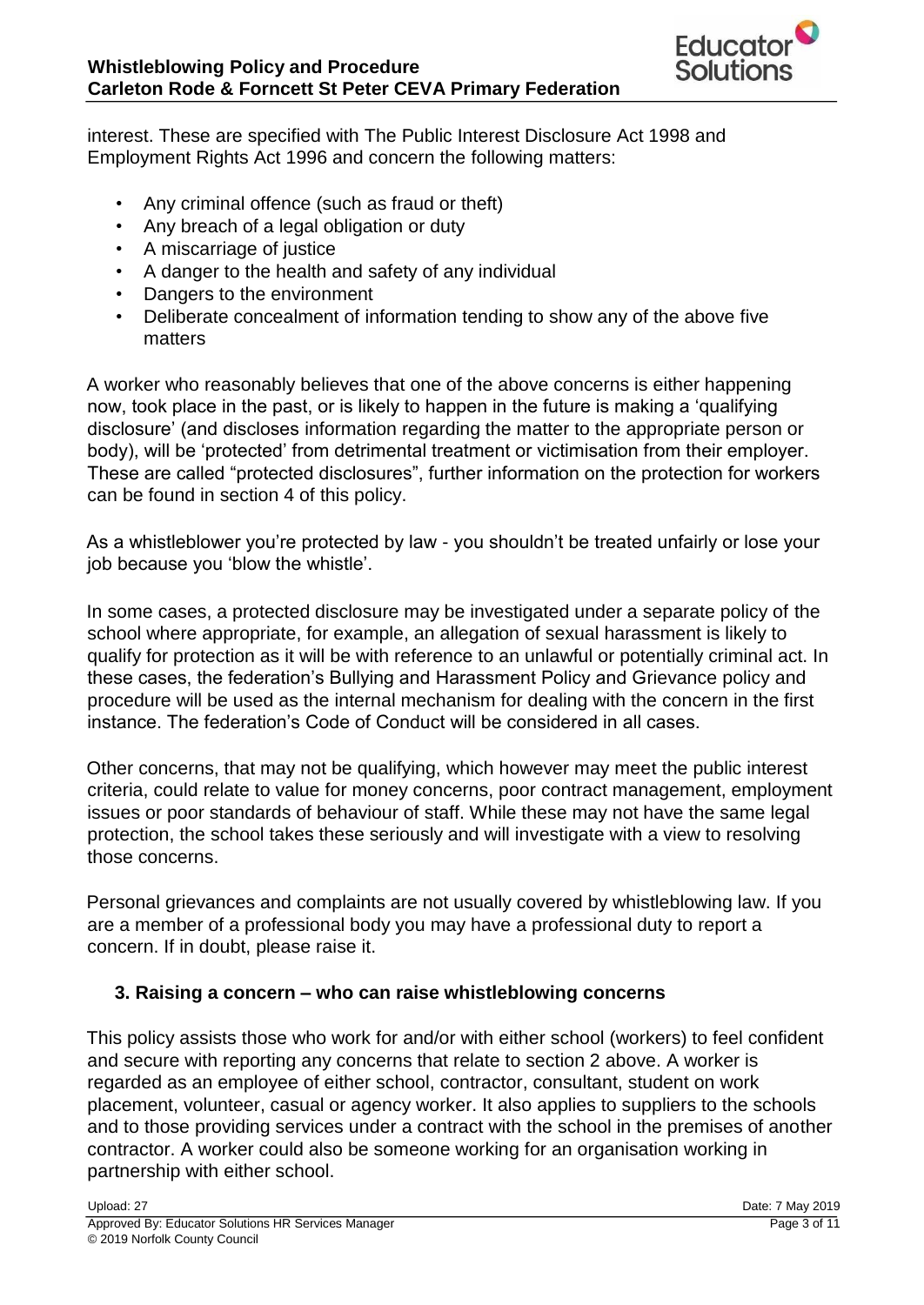

Whistleblowing concerns can be reported to someone within either school, or an external prescribed person or body (see Appendix 1). In addition, you can also blow the whistle to your legal adviser, Trade Union or to your MP.

It is expected that individuals working in either school will raise their concerns with the Executive Headteacher or Chair of Governors but if the worker however, has a concern which they feel they cannot discuss with the management of their school or the federation as a whole and have good reason to consider that their complaint or disclosure will not be properly handled, then they may report their concerns direct to the County Council or the appropriate prescribed person or body (see Appendix 1).

If the concern relates to a child protection issue this should be reported to the Local Authority Designated Officer (LADO) and in line with the specific guidelines outlined in the school's safeguarding policy.

If either school or the whole federation receives any disclosures relating to other organisations/institutions, we will acknowledge these and seek advice on an appropriate course of action on the matters raised.

Any so called 'gagging clauses' in settlement agreements do not prevent workers from making disclosures in the public interest.

**Note:- If you are a member of the public and you wish to raise a concern, please speak with the Executive Headteacher (or Chair of Governors if the Executive Headteacher is the subject of the complaint) in the first instance.** 

## **4. Protection for Whistleblowers**

*(The Public Interest Disclosure Act 1998 (PIDA) governs whistleblowing. PIDA came into force on 2 July 1999. It amends the Employment Rights Act 1996 and protects workers against dismissal or other penalties as a result of making a 'protected disclosure'.)* If a concern (by a worker) is raised in the reasonable belief that it is in the public interest and procedures have been followed correctly, the discloser raising the concern will be protected by the terms of this policy and, where applicable, by whistleblowing legislation.

Where a discloser has been victimised for raising a concern, the federation will take appropriate action against those responsible, in line with the federation's disciplinary policy and procedures.

Any disclosure of information received from a worker in relation to section two of this policy is likely to be considered a "Protected Disclosure". This means that workers who disclose information to either school or a prescribed person or body in relation to the types of wrongdoing in section two above are protected by law and; will not be at risk of losing their job or suffering any form of reprisal as a result, so long as:

The worker making the disclosure has reason to believe the information provided is true.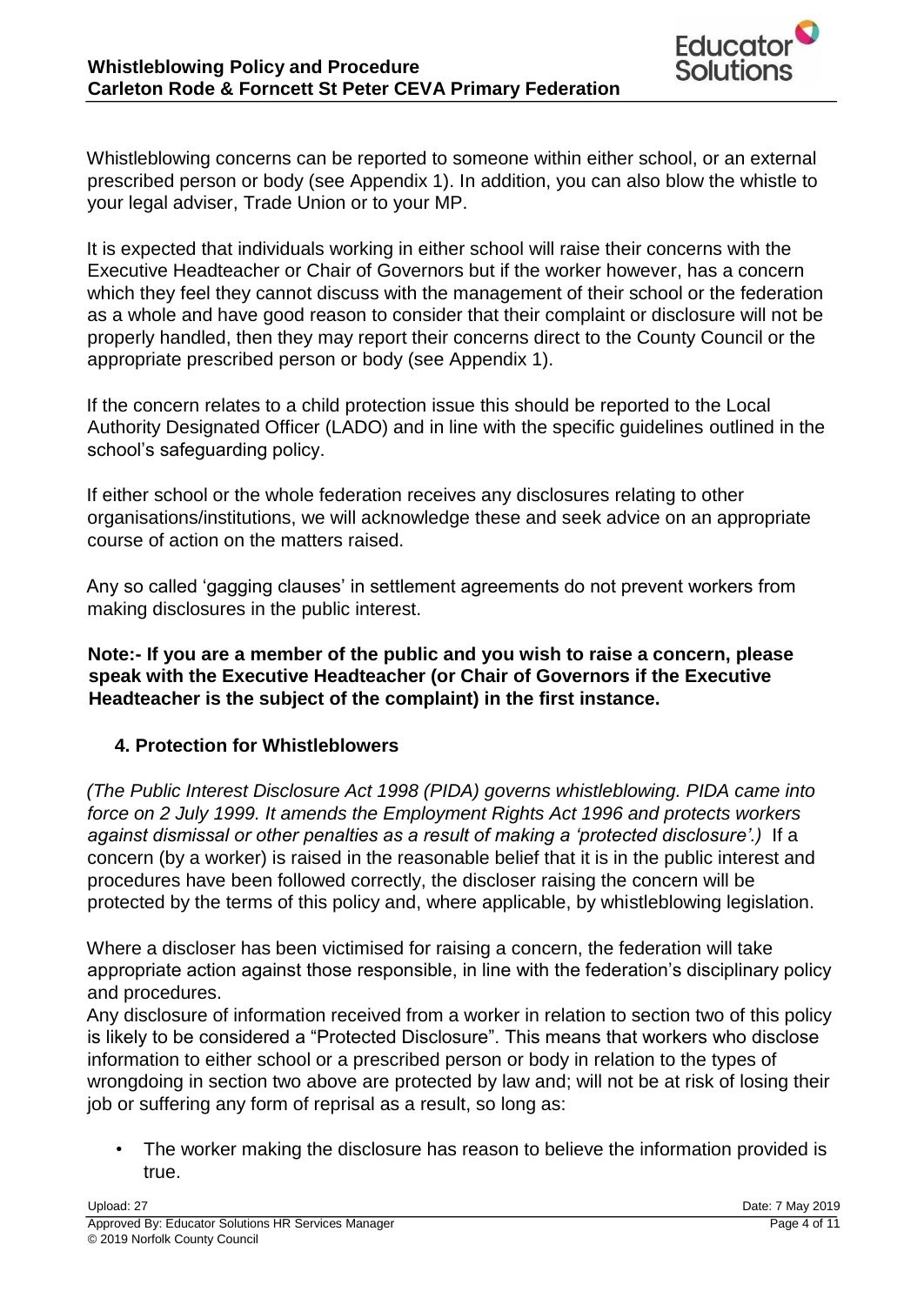

The worker does not do so for personal gain.

#### *It does not matter if you are mistaken or if there is an innocent explanation for your concerns.*

The federation does not require workers to obtain proof of wrongdoing or investigate the matter themselves prior to reporting a concern. We want workers to raise any concerns they have at the earliest opportunity so that they can be considered, and hopefully resolved quickly. The federation is committed to dealing with any disclosure appropriately, consistently, fairly and professionally and no-one should feel that any issue or concern is not important enough be raised.

The school does not tolerate bullying, harassment or victimisation in any form, including to those who raise a concern in connection with the provisions of this policy. Furthermore, we will not tolerate any attempt to bully a worker into not raising any such concern. The federation has specific policies in place to deal with this type of behaviour. We consider behaviour of this nature to be a breach of our values and will take the appropriate action against those who fail to meet our behavioural requirements.

Whistleblowing laws provide the right for a worker to take a case to an employment tribunal if they have been victimised at work or they have lost their job because they have 'blown the whistle'.

*If you believe you have suffered a detriment for raising a concern under this policy, you should report this to the Executive Headteacher or if the concern is against the Executive Headteacher or a Governor, the matter may be referred to the Governing Board via the Chair of Governors Kirsty Byrne, who has responsibility for whistleblowing.* 

#### **5. Confidentiality and anonymity**

We believe that any worker should feel confident and able to voice whistleblowing concerns openly under this policy. However, the federation accepts that some workers may wish to raise a concern confidentially. This means that although the officer you disclosed the information to will know who you are, you do not want anyone else to be made aware. If this is what you want, every effort will be made to ensure your identity is not disclosed unless we are required to do so by law.

In some cases, it may not be possible to maintain confidentiality as a consequence of an investigation into the concerns raised. If this occurs, we will discuss this as soon as possible with you, and aim to devise strategies for supporting you to ensure that you suffer no detriment or harassment as a result.

Upload: 27 Date: 7 May 2019 Workers can raise anonymous concerns under this policy. This means that those dealing with the concern may not be able to contact you or gain any further information other than what you have provided from the initial disclosure. In these cases, it may be difficult to investigate the concerns raised due many factors, such as a lack of information about individuals, dates, times, locations or documents. There is a risk that genuine concerns raised anonymously may not result in a satisfactory outcome. For these reasons the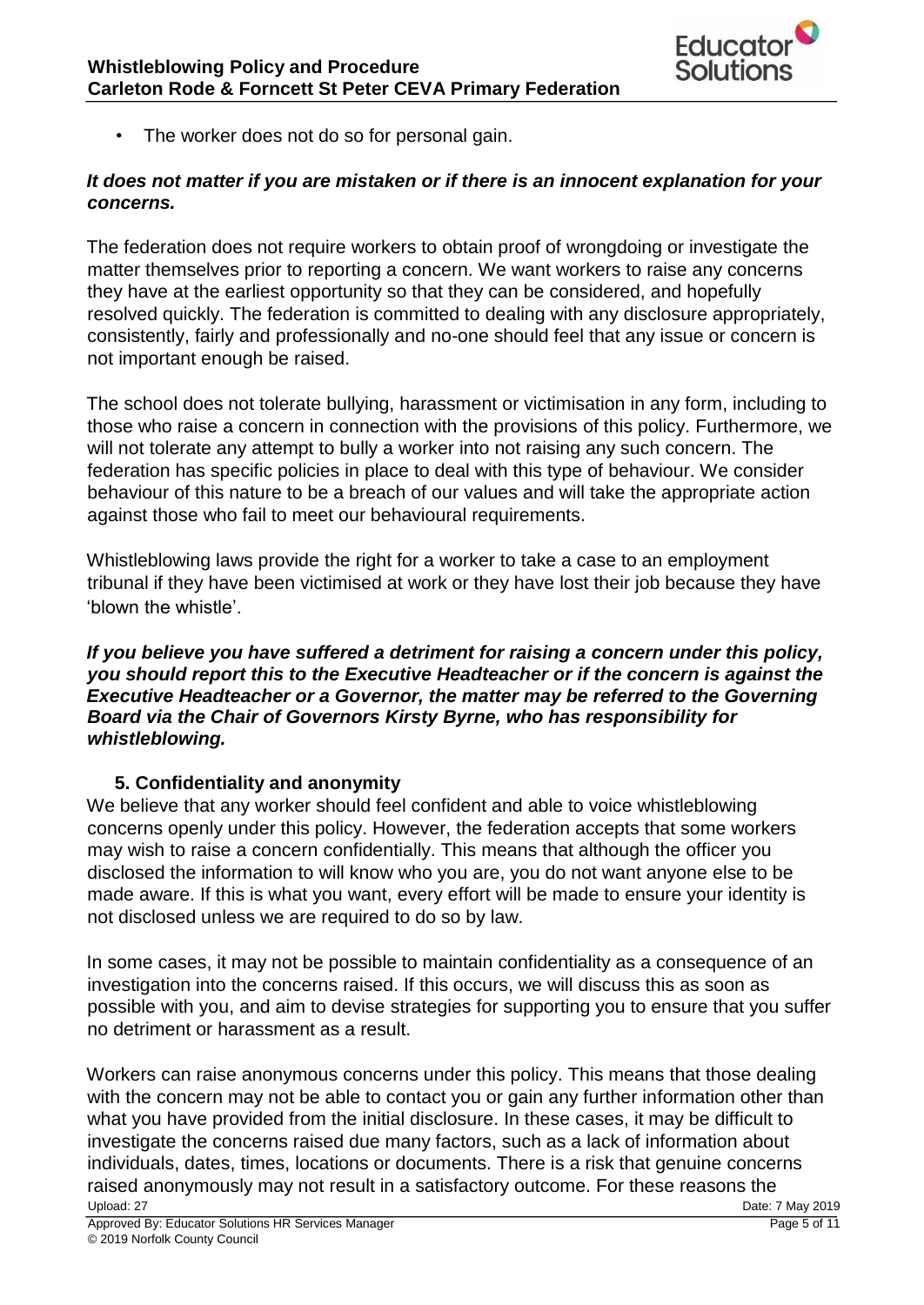

recommended routes for raising a whistleblowing concern are via open or confidential reporting of information. Nevertheless, anonymous allegations will always be individually considered using the following guidelines:

- the seriousness of the issues raised;
- the credibility of the concern; and
- the likelihood of confirming the allegations from attributable sources.

Anonymous whistleblowers may seek feedback through a telephone appointment or by using an anonymised email address.

#### **6. Reporting a concern**

In the first instance we would encourage you to raise any concern you may have either formally or informally with your line manager. Where you do not believe this to be appropriate, you can report your concern to the Executive Headteacher.

The law recognises that in some circumstances it may be appropriate for you to report your concerns to an external body such as a regulator. The government has produced a list of external bodies designated to receive external whistleblowing concerns. These are called prescribed persons and the link to the list can be found in Appendix 1. In any case, those who wish to make a disclosure should do so using the school's internal procedures in the first instance.

Whichever route you choose, please be ready to explain as fully as you can the information and circumstances that gave rise to your concern.

It will very rarely (if ever) be appropriate to alert the media. Whistleblowing to the media is only protected under exceptional circumstances and there is a risk that such disclosure could mean that the rights and protections in law, of the person making the disclosure, are lost.

#### **7. Where to go for advice**

Before making a disclosure, you may first wish to discuss the concern on a confidential basis with HR, a trade union representative (see Appendix 1), solicitor, Protect (Formally Public Concern at Work, see Appendix 1), or professional body (see Appendix 1) and seek advice on how to proceed. These discussions may help assess how justified your concern is and, if you then wish to proceed, the most appropriate and effective way to report it. This is important because the report should be made so as to allow the most effective investigation, whilst affording the whistleblower protection under the law.

**We strongly encourage you to seek advice before reporting a concern to anyone external. The independent whistleblowing charity, Protect (formally Public Concern at Work), operates a confidential helpline. Their contact details can be found in Appendix A.**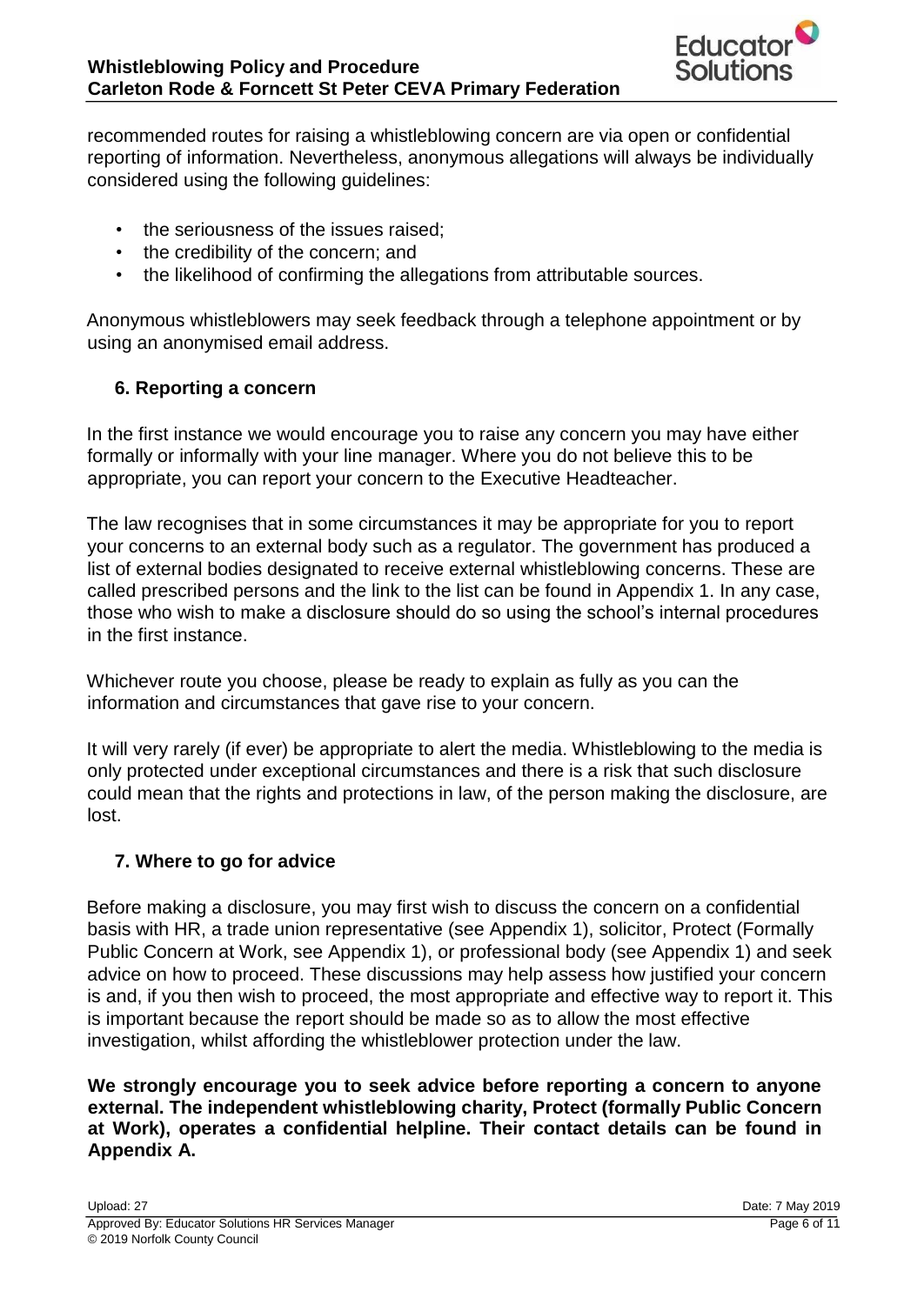

### **8. How my concern be dealt with – managers duty to report**

All managers should be aware of this policy and must report to the Headteacher any concerns (deemed to be within the Public Interest -see below) that are raised with them within 24 hours of receipt. For the avoidance of doubt, concerns deemed to be within the public interest are:

- Any criminal offence (such as fraud or theft)
- Any breach of a legal obligation or duty
- A miscarriage of justice
- A danger to the health and safety of any individual
- Damage to the environment
- Deliberate concealment of information tending to show any of the above five matters.

Failure to report a concern could be considered a deliberate concealment of information and may result in disciplinary action so, if in doubt, report it without delay.

All whistleblowing topics will be reported promptly to the Governing Board in confidence and they will be consulted on any investigation plan.

### **9. How my concern be dealt with (the procedure)?**

We will respond to your concern to acknowledge it has been raised as soon as possible, usually within three working days of receipt.

Upon receipt of a concern, we will discuss this with you and make initial enquiries to decide whether an investigation is appropriate and, if so, what form it should take. This will include an assessment of whether the concern should be investigated under any of the school's other policies and procedures.

Any initial meeting under this policy can be arranged away from your workplace, if you wish, and a union or professional association representative or a friend may accompany you in support.

Where appropriate, the matters raised may:

- be investigated by management or through the federation's staff code of conduct, disciplinary policy and procedure or grievance policy and procedure etc.
- be referred to the police
- be referred and put through established child/adult protection procedures  $\Box$  form the subject of an independent inquiry
- We will also consider whether your concerns may be resolved via other mechanisms such as mediation, training or review or any other form of dispute resolution.

Where we can, we will acknowledge the allegation in writing within ten days confirming: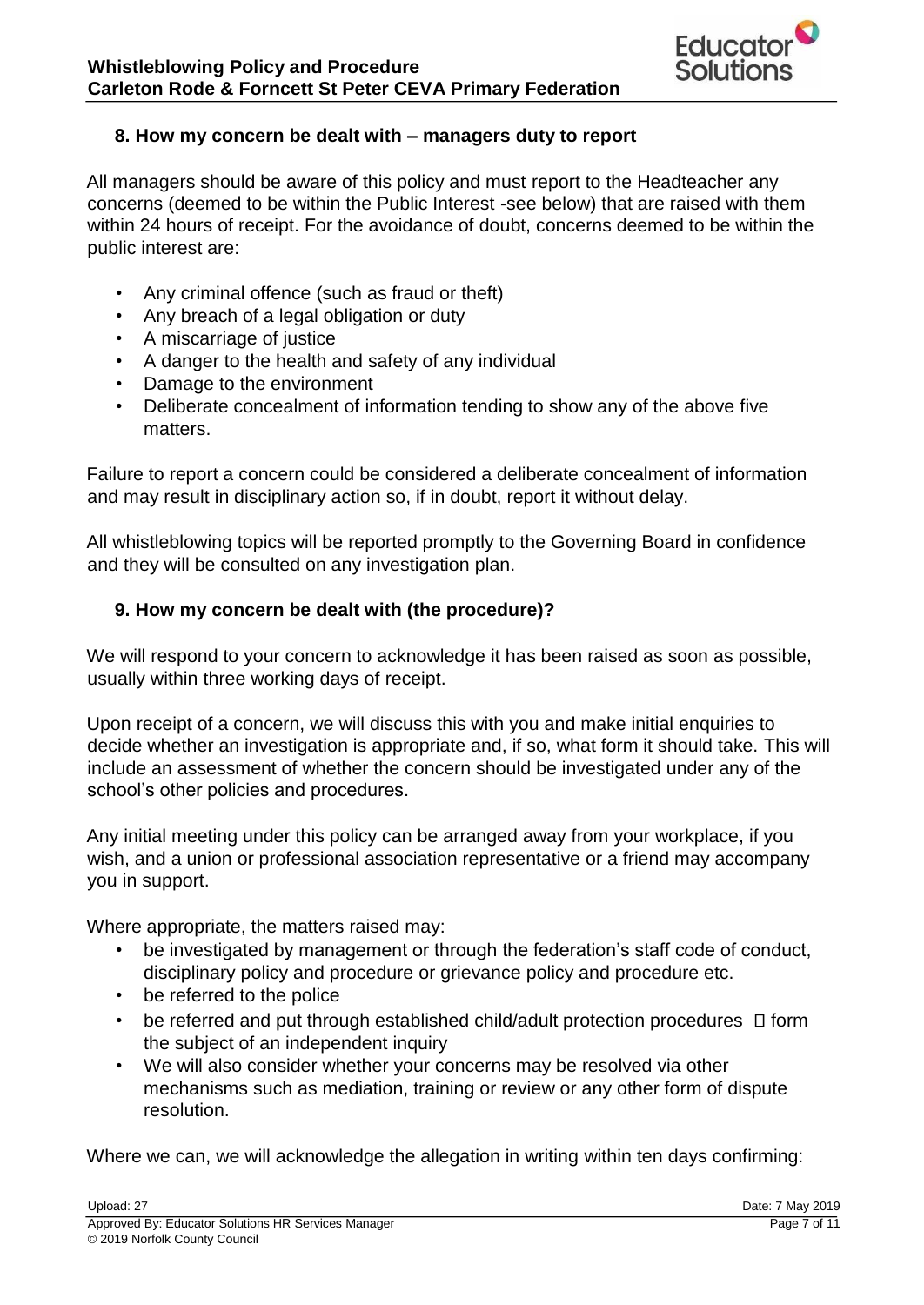

- How the federation proposes to deal with the matter
- How long we estimate that will take to provide a final response
- Whether any initial enquiries have been made
- Whistleblower support mechanisms; and whether further investigations will take place and if not, why not.

Any investigation will be proportionate, independent, objective and evidence based, and will produce a report that focuses on identifying and rectifying any issues and learning lessons to prevent problems occurring.

In respect of disclosures of serious misconduct or wrong doing relating to safeguarding children and or special educational needs; the school has a legal obligation to investigate and will do so. The County Council also has a legal obligation to investigate any complaints it receives about schools/federations and will do so irrespective of the status of any school/federation or relevant organisation.

The federation will do what it can to minimise any difficulties that you may experience as a result of raising a concern. For instance, if you are asked to give evidence in criminal or disciplinary proceedings, the federation will arrange for you to receive appropriate advice and support.

You need to be assured that your disclosure has been properly addressed. Unless there are any legal reasons why this cannot be done, you will be kept informed of the progress and outcome of any investigation. However, sometimes the need for confidentiality may prevent us giving you specific details of the investigation or any disciplinary action taken as a result. You should treat any information about the investigation as confidential. Norfolk Support Line Service is available to support you if you require it

## **10. Training, promotion and reporting**

The provisions of this policy will be promoted throughout the federation and where appropriate, training and advice will be provided at all levels to those charged with dealing with and investigating whistleblowing concerns.

This policy will also be published on both schools' websites so that it can be accessed by all who do business with the schools.

## **11. Monitoring and review**

In line with best practice the federation will record the number of whistleblowing disclosures we receive and their nature, maintain records of the date and content of feedback provided to whistleblowers.

Protocols for reporting and evaluating the effectiveness of this policy will be developed by the Governing Board. This policy will be updated annually.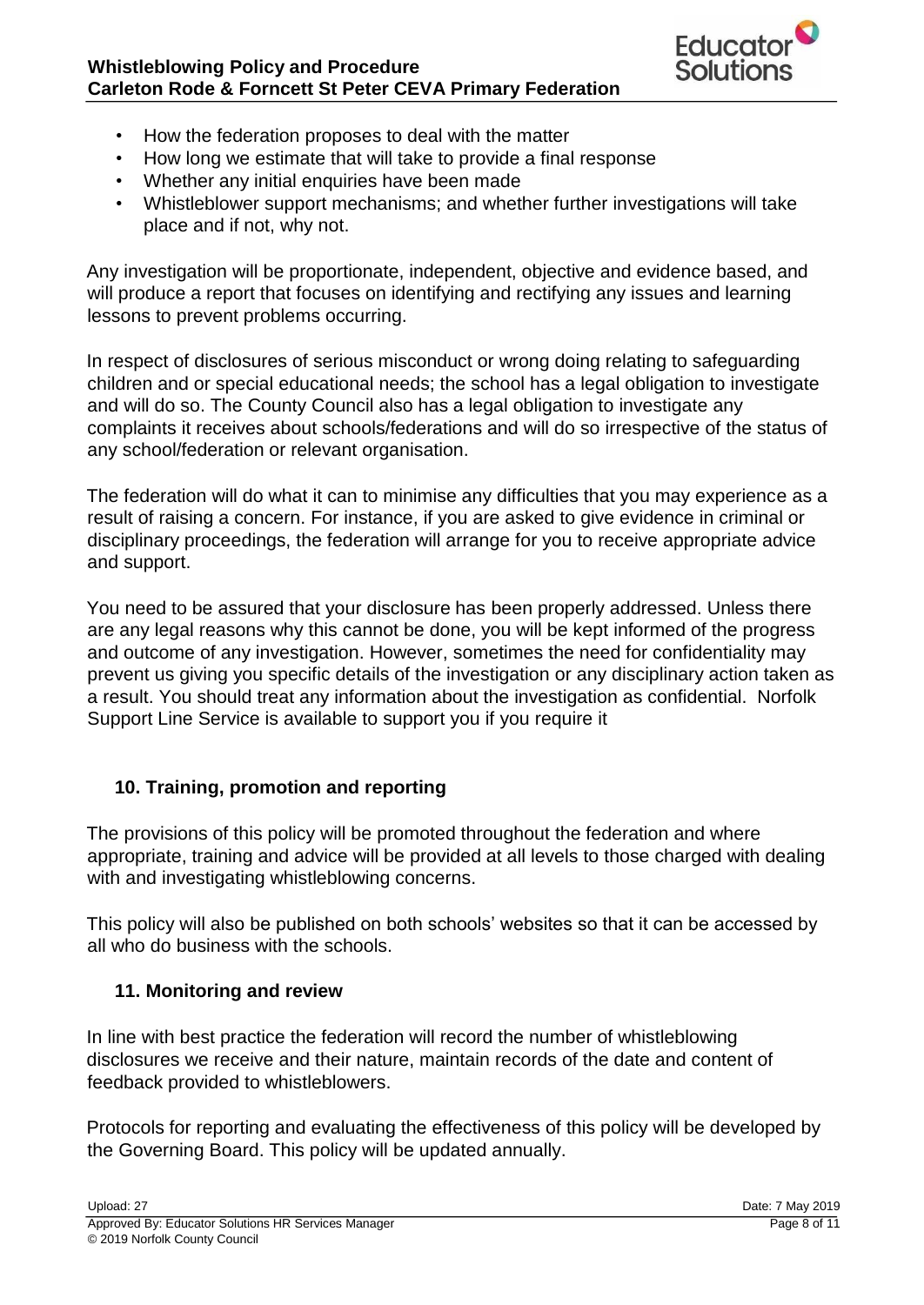

## **12. Data Protection**

When a disclosure is received each school processes personal data collected in accordance with its data protection policy. Data collected by both schools as part of the operation of the whistleblowing process is held securely and accessed by, and disclosed to, individuals only for the purposes of investigating and taking action during the whistleblowing procedure. Inappropriate access or disclosure of employee data constitutes a data breach and should be reported in accordance with the federation's data protection policy immediately. It may also constitute a disciplinary offence, which will be dealt with under the federation's disciplinary procedure.

## **Appendix 1 – List of contacts**

| <b>Body</b>                              | <b>Contact details</b>                                 |
|------------------------------------------|--------------------------------------------------------|
| <b>Protect (formally Public Concern)</b> | Helpline: 020 3117 2520                                |
| at                                       | E-mail: whistle@protect-advice.org.uk Website:         |
| Work)                                    | www.pcaw.co.uk                                         |
| Independent<br>whistleblowing            |                                                        |
| charity                                  |                                                        |
| List of Prescribed Persons for           | <b>Child/Education specific:</b>                       |
| external disclosures                     | https://www.gov.uk/government/publications/blowingthe- |
|                                          | whistle-list-of-prescribed-people-and-bodies-          |
|                                          | 2/whistleblowing-list-of-prescribed-people-            |
|                                          | andbodies#childrens-interest                           |
|                                          |                                                        |
|                                          | https://www.gov.uk/government/publications/blowingthe- |
|                                          | whistle-list-of-prescribed-people-and-bodies-          |
|                                          | 2/whistleblowing-list-of-prescribed-people-            |
|                                          | andbodies#education                                    |
|                                          |                                                        |
|                                          | All:                                                   |
|                                          | https://www.gov.uk/government/publications/blowingthe- |
|                                          | whistle-list-of-prescribed-people-and-bodies-          |
|                                          | 2/whistleblowing-list-of-prescribed-people-andbodies   |
| <b>Trade Union contacts</b>              | See Trade Union and Professional Associations for      |
|                                          | schools G402a on HR InfoSpace.                         |
| In respect of criminal offences, it      | Norfolk Constabulary:                                  |
| may be necessary to contact the          | Emergency: 999                                         |
| Police.                                  | Non-Emergency: 101                                     |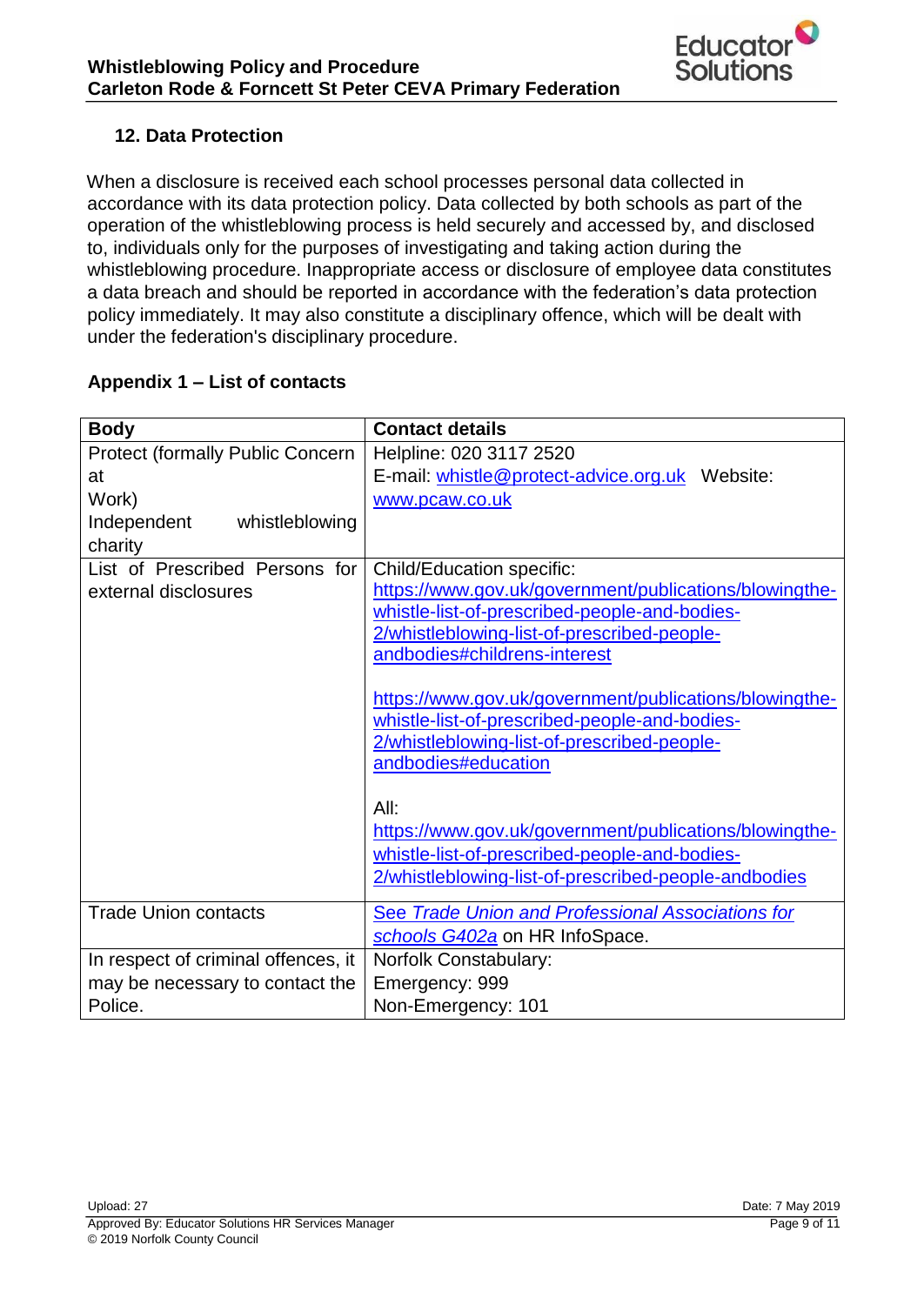## **Appendix 2 – Table of changes**

| Date of    | <b>Paragraphs</b> | <b>Summary of update</b>                               |
|------------|-------------------|--------------------------------------------------------|
| change     | affected          |                                                        |
| 07/05/2019 | All               | New and updated version created to reflect the revised |
|            |                   | Norfolk County Council procedure, including changes in |
|            |                   | Whistleblowing legislation. These changes require      |
|            |                   | disclosures to be made in the public interest but no   |
|            |                   | longer require disclosures to be made in good faith.   |